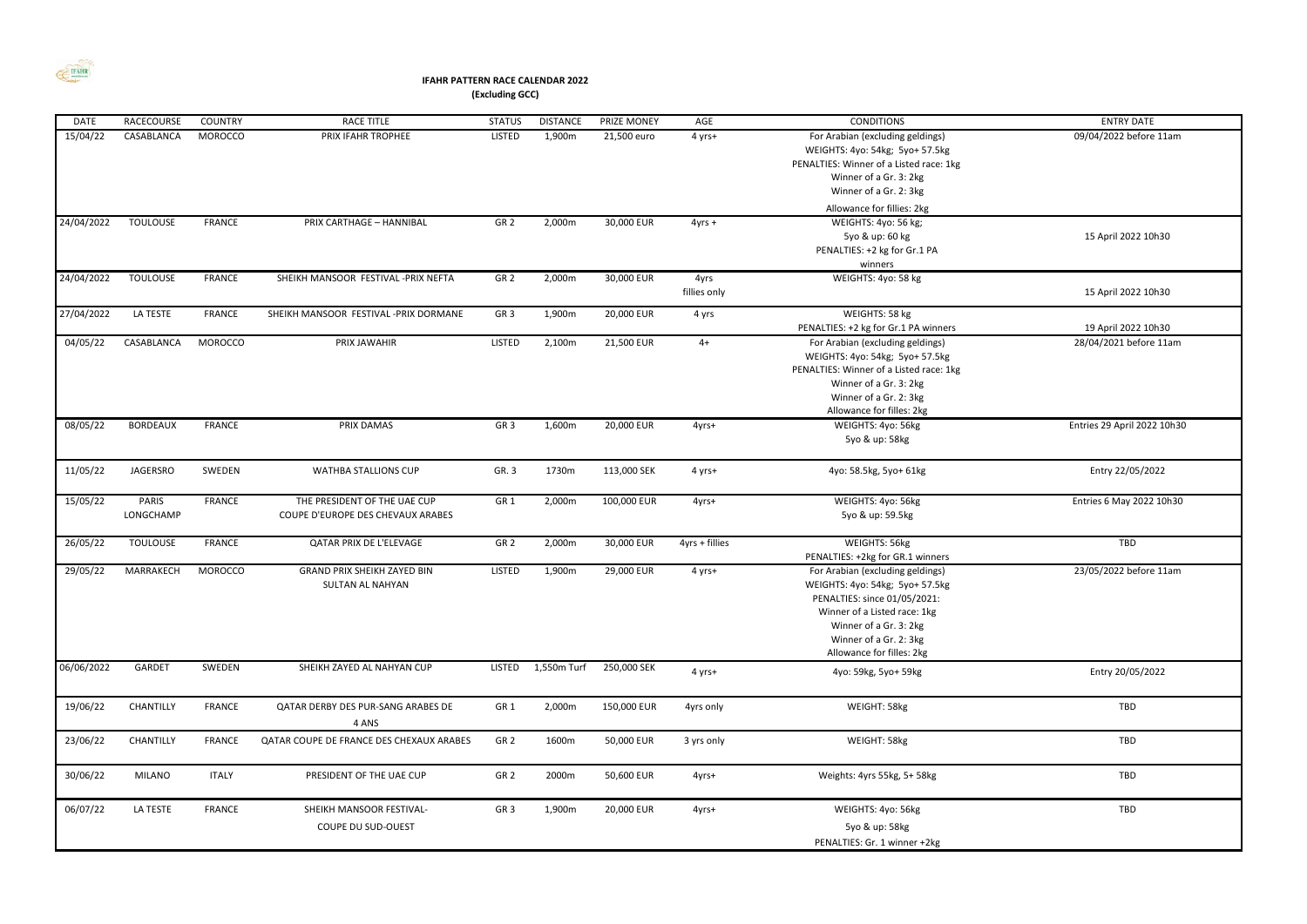| 06/07/22   | LA TESTE            | <b>FRANCE</b>                   | SHEIKH MANSOOR FESTIVAL-<br><b>CRITERIUM DES POULICHES</b>   | GR <sub>1</sub> | 1,900m      | 30,000 EUR  | 4yrs+<br>fillies only    | WEIGHTS: 4yo: 56kg<br>5yo & up: 58kg                                                                                                                                                                           | TBD                                                                                                                               |
|------------|---------------------|---------------------------------|--------------------------------------------------------------|-----------------|-------------|-------------|--------------------------|----------------------------------------------------------------------------------------------------------------------------------------------------------------------------------------------------------------|-----------------------------------------------------------------------------------------------------------------------------------|
| 10/07/22   | <b>SAN SEBASTIN</b> | SPAIN                           | PREMIO SHEIKH ZAYED BIN SULTAN AL NAYHAN                     | <b>LISTED</b>   | 1600m Turf  | 15,500 EUR  | 4 yrs+                   | <b>TBC</b>                                                                                                                                                                                                     | TBC                                                                                                                               |
| 12/07/21   | <b>OSTEND</b>       | <b>BELGIUM</b>                  | <b>IFAHR-CUP</b>                                             | <b>LISTED</b>   | 2400m       | 20,000 EUR  | 4yrs+                    | Penalties after wins & 2°pl in race of purse = or> 10000 EUR                                                                                                                                                   | Entries before 27/6 before 10am                                                                                                   |
|            |                     |                                 |                                                              |                 |             |             |                          | & after wins & 2° place in race of purse <10000 EUR                                                                                                                                                            | Declaration before 4/7 before noon                                                                                                |
| 12/07/22   | RABAT               | <b>MOROCCO</b>                  | PRIX MED ZERKTOUNI                                           | <b>LISTED</b>   | 1,700m      | 15,000 EUR  | 4 yrs+                   | For Arabian (excluding geldings)<br>WEIGHTS: 4yo: 56kg; 5yo+ 57kg<br>PENALTIES:<br>Winner of a Listed race: 1kg.<br>Winner of a Gr.3: 2kg<br>Winner of a Gr. 2: 3kg.                                           | 06/07/2022 before 11am                                                                                                            |
|            |                     |                                 |                                                              |                 |             |             |                          | Allowance for fillies: 2kg                                                                                                                                                                                     |                                                                                                                                   |
| 13/07/2022 | LA TESTE            | <b>FRANCE</b>                   | ROYAL CAVALRY OF OMAN PRIX RAZZIA III                        | GR <sub>3</sub> | 1,900m      | 25,000 EUR  | 3 yrs<br>fillies only    | WEIGHTS: 57 kg<br>PENALTIES: +2 kg for GR 1<br>winners                                                                                                                                                         | To be determined                                                                                                                  |
| 13/07/2022 | LA TESTE            | <b>FRANCE</b>                   | ROYAL CAVALRY OF OMAN PRIX TIDJANI                           | GR <sub>3</sub> | 1,900m      | 25,000 EUR  | 3 yrs<br>colts/gel dings | WEIGHTS: 57 kg<br>PENALTIES: +2 kg for GR 1 winners                                                                                                                                                            | To be determined                                                                                                                  |
| TBC        | <b>NEWBURY</b>      | <b>UNITED</b><br>KINGDOM        | HATTA INTERNATIONAL STAKES<br>TO BE CONFIRMED                | Gr. 1           | 2,000M Turf | 40,000 GBP  | 4 yrs+                   | Fillies & Mares. 5+, 9st. 4yo, 8st, 10lbs                                                                                                                                                                      | Entries: TBC                                                                                                                      |
|            |                     |                                 |                                                              |                 |             |             |                          |                                                                                                                                                                                                                | <b>Declarations: TBC</b>                                                                                                          |
| 17/07/2022 | <b>JAGERSRO</b>     | SWEDEN                          | PRESIDENT OF THE UAE CUP                                     | LISTED          | 1,730m      | 300,000 SEK | 4 yrs+                   | 4yo: 57.5kg, 5yo+ 59kg                                                                                                                                                                                         | Entry 04/07/2022                                                                                                                  |
| 19/07/2022 | RABAT               | <b>MOROCCO</b>                  | PRIX MANSOUR DAHBI                                           | <b>LISTED</b>   | 1,700m      | 21,500 EUR  | 3 yrs                    | For Fillies & Colts only (excluding Geldings)<br>Weight: 56kg<br>Penalties: Winner of a Listed race: 1kg<br>Winner of a Gr. 3: 2kg<br>Winner of a Gr. 2: 3kg<br>Allowance for filles: 2kg                      | 13/07/2022 before 11am                                                                                                            |
| TBC        | <b>NEWBURY</b>      | <b>UNITED</b><br><b>KINGDOM</b> | <b>INTERNATIONAL STAKES</b><br>TO BE CONFIRMED               | GR. 3           | 1,400M Turf | 26,500 GBP  | 3 yrs                    | Colts & Geldings, 9st. Fillies 8st. 10lbs<br>PENALTIES AFTER 1st JANUARY 2021:<br>Winner of a Gr. 1 (or equivalent), 7lbs<br>Winner of a Gr. 2 (or equivalent), 5lbs<br>Winner of a Gr. 3(or equivalent), 3lbs | <b>Entries: TBC</b><br><b>Declarations: TBC</b>                                                                                   |
| TBC        | <b>NEWBURY</b>      | <b>UNITED</b><br>KINGDOM        | <b>ARO</b><br><b>INTERNATIONAL STAKES</b><br>TO BE CONFIRMED | Gr. 1           | 2,000M Turf | 68000 GBP   | 4 yrs+                   | 5 yrs + Stallions & Geldings, 9st. Mares, 8st 10lbs.<br>4 yrs Colts & Geldings, 8st 12 lbs, Fillies, 8st 8 lbs.                                                                                                | Entries: 12:00 noon BST<br>GMT +1, 11/06/2021<br>Sup. Ent: 12 noon BST<br>GMT +1, 15/06/2021<br>Declarations: 11am BST 21/07/2021 |
| 27/07/22   | <b>GOODWOOD</b>     | <b>UNITED</b><br>KINGDOM        | <b>QATAR INTERNATIONAL STAKES</b>                            | Gr. 1           | 1,600M Turf | 400,000 GBP | 4 yrs+                   | 5 yrs + Stallions & Geldings, 9st. Mares, 8st 10lbs.<br>4 yrs Colts & Geldings, 8st 10 lbs, Fillies, 8st 6 lbs.                                                                                                | Entries: 12:00 noon BST<br>UTC +1, 15/06/2022<br>Sup. Ent: 12 noon UTC+1 18/07/2022                                               |
| 29/07/2022 | MONT DE<br>MARSAN   | <b>FRANCE</b>                   | PRIX BURKEGUY - WATHBA STALLIONS CUP                         | <b>LISTED</b>   | 1,600m      | 20,000 EUR  | $4$ yrs +                | WEIGHTS: 4YO: 57 kg;<br>5YO & up: 57.5 kg<br>PENALTIES: +2 kg for GR 1 winners<br>ALLOWANCES: -1 kg not won in 2022                                                                                            | Declarations: 10am UTC+1 25/07/2022<br>To be determined                                                                           |
| 01/08/22   | <b>OSTEND</b>       | BELGIUM                         | PRESIDENT OF THE UAE CUP                                     | Gr. 3           | 1800m Turf  | 30,000 euro | 4 yrs+                   | Penalty after 1 or 2 wins in group or Listed<br>races since 1/7/2021                                                                                                                                           | Entries 19/7 before 10am (local time)                                                                                             |
| 09/08/2022 | DEAUVILLE           | <b>FRANCE</b>                   | DOHA CUP - PRIX MANGANATE                                    | GR <sub>1</sub> | 2,000m      | 50,000 EUR  | $4$ yrs +                | WEIGHTS: 4yo: 56 kg;<br>5yo & up: 57.5 kg                                                                                                                                                                      | To be determined                                                                                                                  |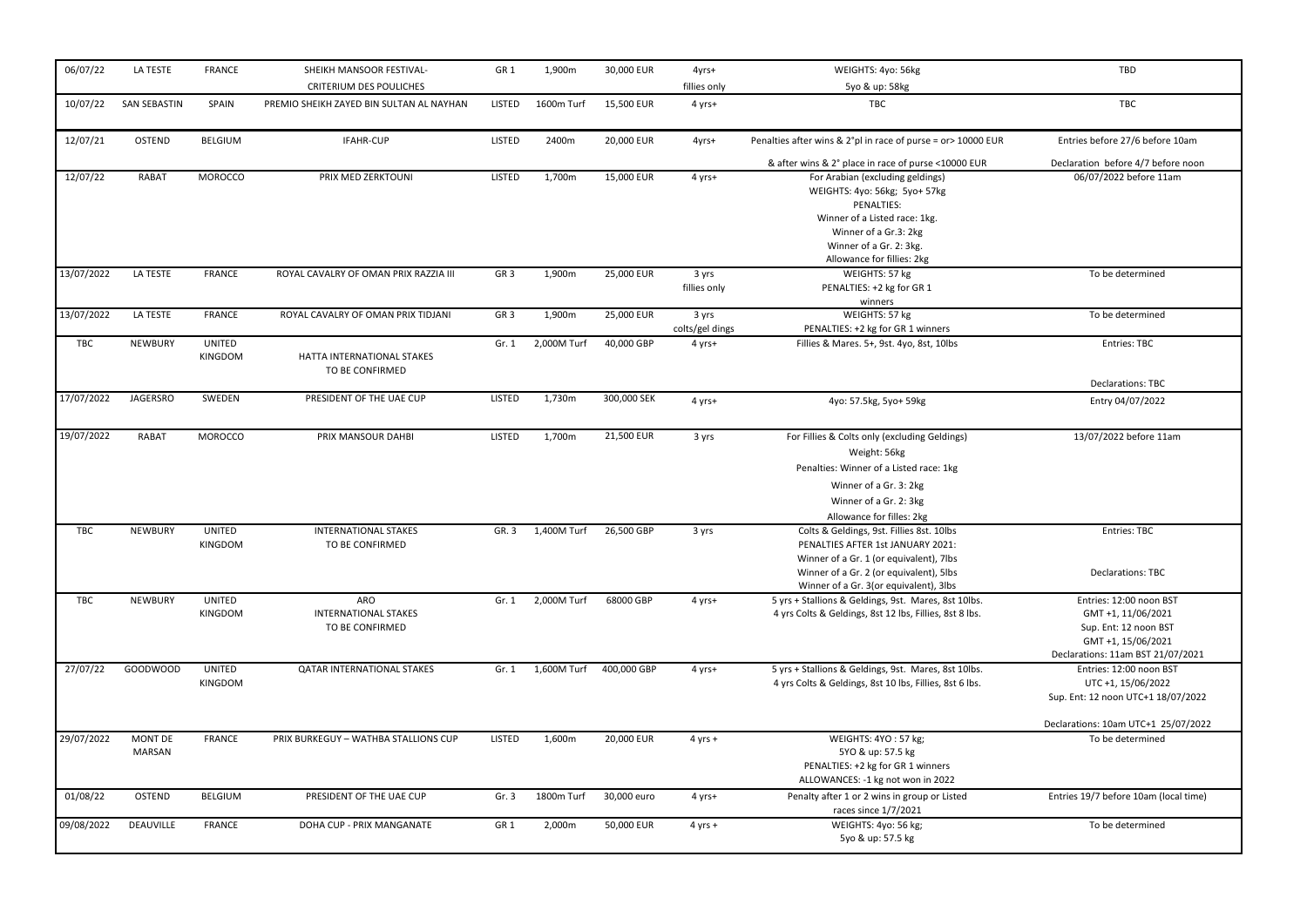| 09/08/2022 | DEAUVILLE           | <b>FRANCE</b>     | AL RAYYAN CUP - PRIX KESBEROY                                                 | GR <sub>1</sub> | 2,000m      | 50,000 EUR                   | 3 yrs                             | WEIGHTS: 58kg                                                                                                                                                                                                                                     | To be determined                                                                                                           |
|------------|---------------------|-------------------|-------------------------------------------------------------------------------|-----------------|-------------|------------------------------|-----------------------------------|---------------------------------------------------------------------------------------------------------------------------------------------------------------------------------------------------------------------------------------------------|----------------------------------------------------------------------------------------------------------------------------|
| 13/08/22   | <b>NEWBURY</b>      | UNITED<br>KINGDOM | ROYAL CAVALRY OF OMAN<br>(previously Za'abeel International)<br><b>STAKES</b> | Gr. 2           | 1,200M Turf | 20,000 GBP                   | 4 yrs+                            | 4 yrs & upwards Stalltions, Colts & Geldings,<br>9st. 7lbs (60kg) Fillies & Mares, 9st 3lbs (58.5kg) PENALTIES<br>After 1st Janaury 2021: Winner of a Gr.1 (or<br>equivalent), 5lbs. Winner of a Gr. 2 (or                                        | Entries: 12:00 noon<br>UTC +1, 09/08/2022                                                                                  |
| 17/08/22   | <b>GHLIN</b>        | <b>BELGIUM</b>    | <b>IFAHR CUP</b>                                                              | <b>LISTED</b>   | 1500m       | 25,000 euro                  | 4 yrs+                            | equivalent), 3lbs.<br>Penalties after wins/earns this season                                                                                                                                                                                      | Declarations: 10am UTC 11/08/2022<br>06-Aug-22                                                                             |
|            |                     |                   |                                                                               |                 |             |                              |                                   |                                                                                                                                                                                                                                                   | 10h local time                                                                                                             |
| 21/08/2022 | WARSAW              | POLAND            | AL KHALEDIAH POLAND CUP                                                       | LISTED          | 1600m Turf  | 70,000 PLN<br>ca 15,000 EURO | 4yrs+                             | 4yo 59kg. 5yrs+ 62kg. Fillies & Mares 2kg allowance.                                                                                                                                                                                              | Entires: 20/07/2022 by noon<br>Supplementary Entries: 12/08/2022 by 08:00am<br>Declarations: 11/08/2021 by 08:00am         |
| 02/09/2022 | LA TESTE            | <b>FRANCE</b>     | FRENCH ARABIAN BREEDERS' CHALLENGE POULAINS                                   | GR <sub>2</sub> | 2,000m      | 45,000 EUR                   | 3yrs colts &<br>geldings only     | WEIGHTS: 58 kg                                                                                                                                                                                                                                    | To be determined                                                                                                           |
| 02/09/2022 | LA TESTE            | <b>FRANCE</b>     | FRENCH ARABIAN BREEDERS' CHALLENGE<br><b>POULICHES</b>                        | GR <sub>2</sub> | 2,000m      | 45,000 EUR                   | 3yrs fillies only                 | WEIGHTS: 58kg                                                                                                                                                                                                                                     | To be determined                                                                                                           |
| 03/09/22   | <b>HAYDOCK PARK</b> | UNITED<br>KINGDOM | HH SHEKHA FATIMA BINT MUBARAK<br>CUP (previusly ARO Cup)                      | Gr.3            | 1600M Turf  | 14,000 GBP                   | 4 yrs+                            | 4 yrs+ Stallions & Geldings. 9st. (57kg)<br>Fillies & Mares 8st 10lbs (55kg)<br>PENALTIES AFTER 1st Janaury 2021: Winner of a Gr. 1<br>(or equivalent), 7lbs, Winner of a Gr. 2 (or equivalent),<br>5lbs. Winner of a Gr. 3 (or equivalent), 3lbs | Entries: 12:00 noon UTC +1<br>30/08/22<br>01/09/22<br>Declarations: 10am UTC +1 01/09/2022                                 |
| 03/09/22   | VELIEFENDI          | <b>TURKEY</b>     | <b>INTERNATIONAL IFAHR TROPHY</b>                                             | COND            | 2100M (SYN) | 306,250 TL                   | 3 yrs+                            | WEIGHTS: 3yo 51.5kg: 4yo 57.5kg<br>5yrs+ 60kg                                                                                                                                                                                                     | 03-Aug-22<br>17h local time                                                                                                |
| 04/09/22   | VELIEFENDI          | <b>TURKEY</b>     | INTERNATIONAL MALAZGIRT<br><b>TROPHY</b>                                      | Gr.3            | 1,600m Turf | 455,000 TL                   | $3 yrs+$                          | ALLOWANCES: Fillies & Mares 2kg<br>WEIGHTS: 3yo 53kg: 4yo 58kg<br>5yo & up 60kg<br>ALLOWANCES: Fillies & Mares 2kg                                                                                                                                | 03-Aug-22<br>17h local time                                                                                                |
| 04/09/22   | <b>BADEN BADEN</b>  | <b>GERMANY</b>    | PRESIDENT OF THE UAE CUP                                                      | Gr. $2$         | 1,600m Turf | 40,000 EUR                   | 4 yrs+                            | WEIGHTS: 4 yrs: 56kg, 5+ yrs: 60kg                                                                                                                                                                                                                | 23/08/22                                                                                                                   |
| 09/09/2022 | RIYADH              | <b>KSA</b>        | KING FAISAL CUP                                                               | <b>LISTED</b>   | 1600M       | SR 1,000,000                 | 3YO                               | WEIGHTS: 58kg/56kg                                                                                                                                                                                                                                | TBD                                                                                                                        |
| 10/09/22   | DONCASTER           | UNITED<br>KINGDOM | PRESIDENT OF THE UAE CUP<br>(UK ARABIAN DERBY)                                | Gr. 1           | 2,000M Turf | 80,000 GBP                   | 4 yrs                             | Colts & Geldings 9st (57KG) : Fillies 8st 10 lbs (55KG)                                                                                                                                                                                           | Entries: 12:00 noon BST<br>UTC +1, 04/08/2022<br>Sup. Ent: 12 noon UTC +1<br>02/09/22<br>Declarations: 11am BST 08/09/2021 |
| 11/09/2022 | PARIS<br>LONGCHAMP  | <b>FRANCE</b>     | <b>QATAR CUP - PRIX DRAGON</b>                                                | GR <sub>1</sub> | 2,000m      | 100,000 EUR                  | $4yrs +$                          | WEIGHTS: 4yo: 57 kg;<br>5yo & up: 58 kg                                                                                                                                                                                                           | To be determined                                                                                                           |
| 18/09/22   | CHILIVANI           | <b>ITALY</b>      | <b>WATHBA STAKES</b>                                                          | <b>LISTED</b>   | 2400M Turf  | 25,000 euro                  | 4 yrs+                            | 4yo 54kg. 5yrs+ 56kg. Fillies 2kg less.<br>Penalties: 5kg Group winner, 3kg Listed winner or<br>Group placed 2nd, 3rd or 4th                                                                                                                      | TBD                                                                                                                        |
| 18/09/2022 | <b>BORDEAUX</b>     | <b>FRANCE</b>     | FRENCH ARABIAN BREEDERS' CHALLENGE SPRINT                                     | GR <sub>2</sub> | 1,400m      | 45,000 EUR                   | $4yrs +$                          | WEIGHTS: 58kg                                                                                                                                                                                                                                     | To be determined                                                                                                           |
| 30/09/2022 | SAINT-CLOUD         | FRANCE            | QATAR ARABIAN TROPHY DES POULAINS                                             | GR <sub>1</sub> | 2,000m      | 100,000 EUR                  | 3 yrs colts &<br>geldings<br>only | WEIGHTS: 56 kg                                                                                                                                                                                                                                    | To be determined                                                                                                           |
| 30/09/2022 | SAINT-CLOUD         | <b>FRANCE</b>     | <b>QATAR ARABIAN TROPHY DES POULICHES</b>                                     | GR <sub>1</sub> | 2,000m      | 100,000 EUR                  | 3 yrs fillies<br>only             | WEIGHTS: 56 kg                                                                                                                                                                                                                                    | To be determined                                                                                                           |
| 01/10/2022 | PARIS<br>LONCHAMP   | <b>FRANCE</b>     | QATAR ARABIAN TROPHY DES JUMENTS                                              | GR <sub>1</sub> | 2,000m      | 150,000 EUR                  | 4 yrs fillies<br>only             | WEIGHTS: 56 kg                                                                                                                                                                                                                                    | To be determined                                                                                                           |
| 02/10/2022 | PARIS<br>LONCHAMP   | <b>FRANCE</b>     | QATAR ARABIAN WORLD CUP                                                       | GR <sub>1</sub> | 2,000m      | 1 000 000<br>EUR             | $4yrs +$                          | WEIGHTS: 4yo: 57.5 kg;<br>5yo & up: 58 kg                                                                                                                                                                                                         | To be determined                                                                                                           |